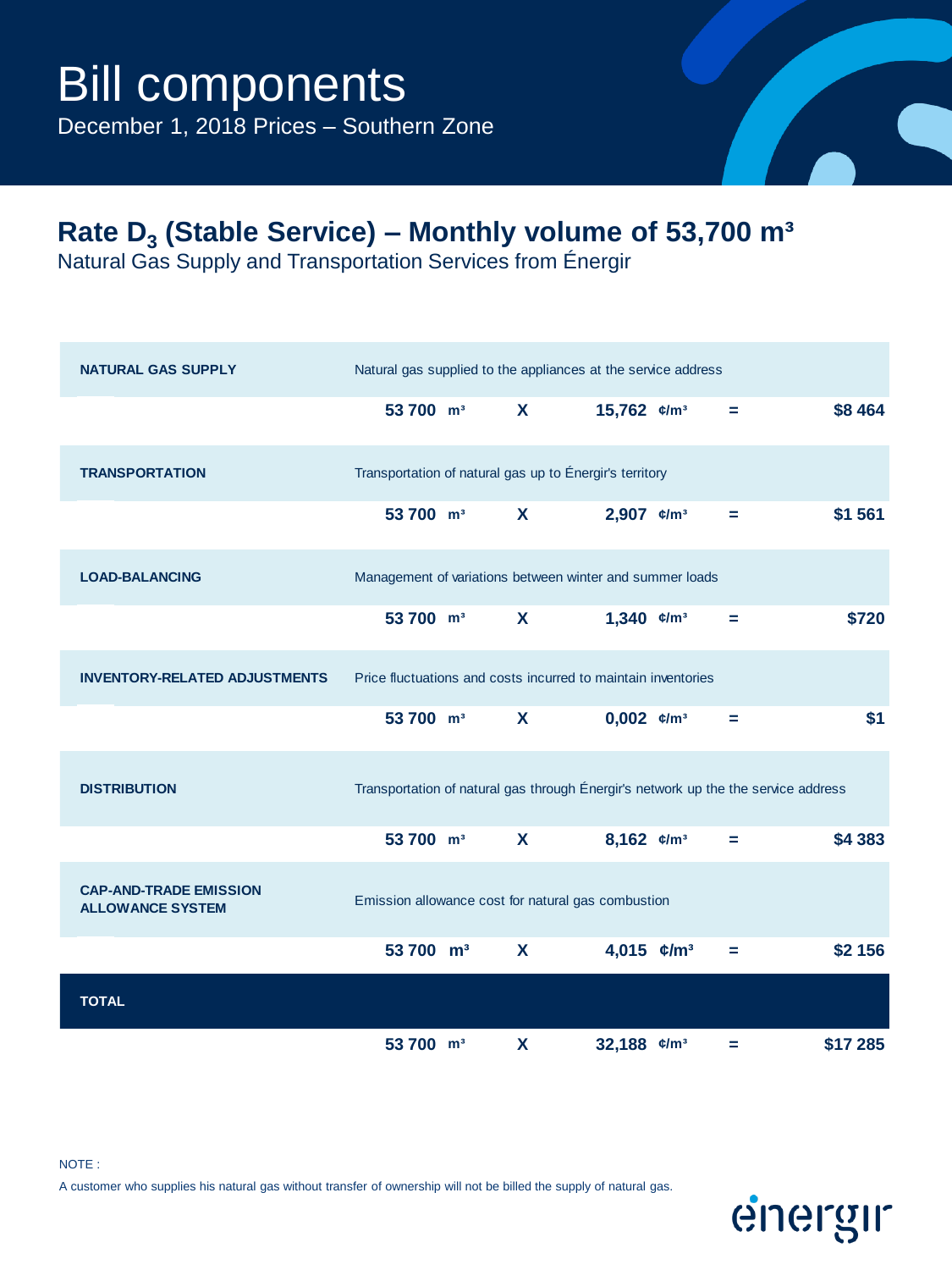energir

## **Rate D<sup>3</sup> (Stable Service) with Monthly Readings**

Customers with Natural Gas Supply Service from Énergir

#### **CONSUMPTION HISTORY**



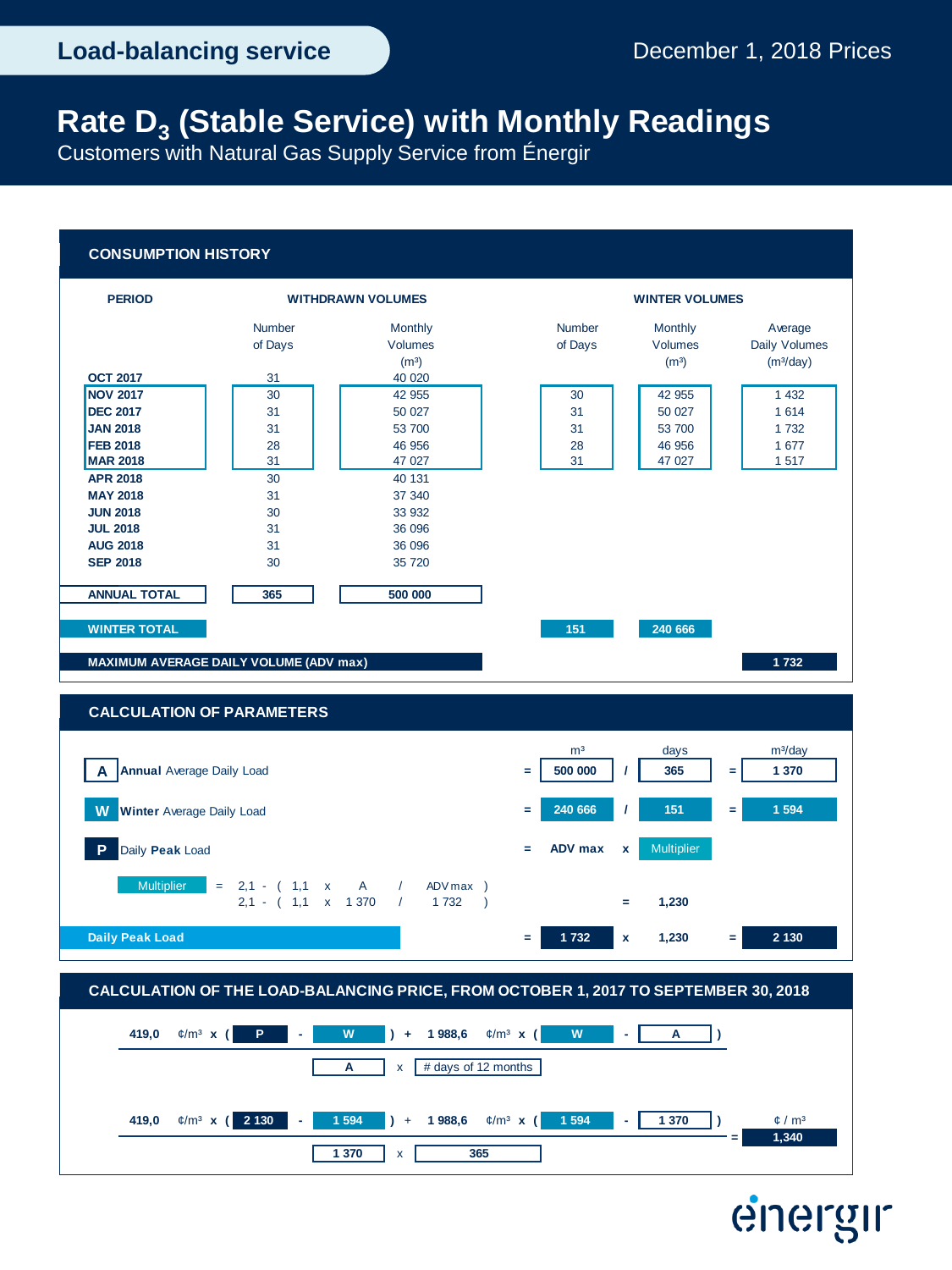### **Rate D<sup>3</sup> (Stable Service) with Monthly Readings**

Customers with Natural Gas Supply Service from a Supplier Other than Énergir

#### **CONSUMPTION HISTORY**







# energir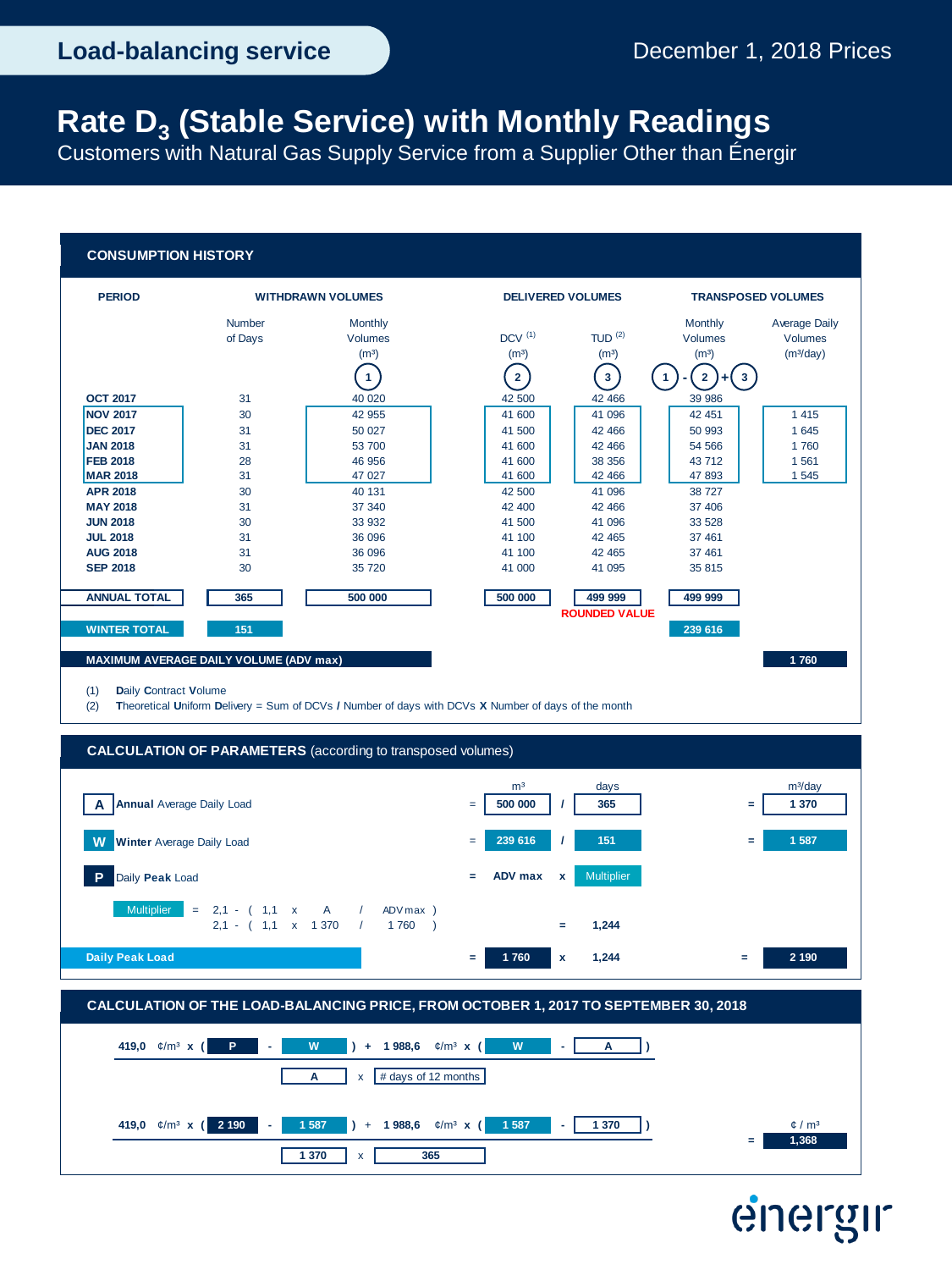energir

### **Rate D<sup>3</sup> (Stable Service)**

Natural Gas Supply and Transportation Services from Énergir

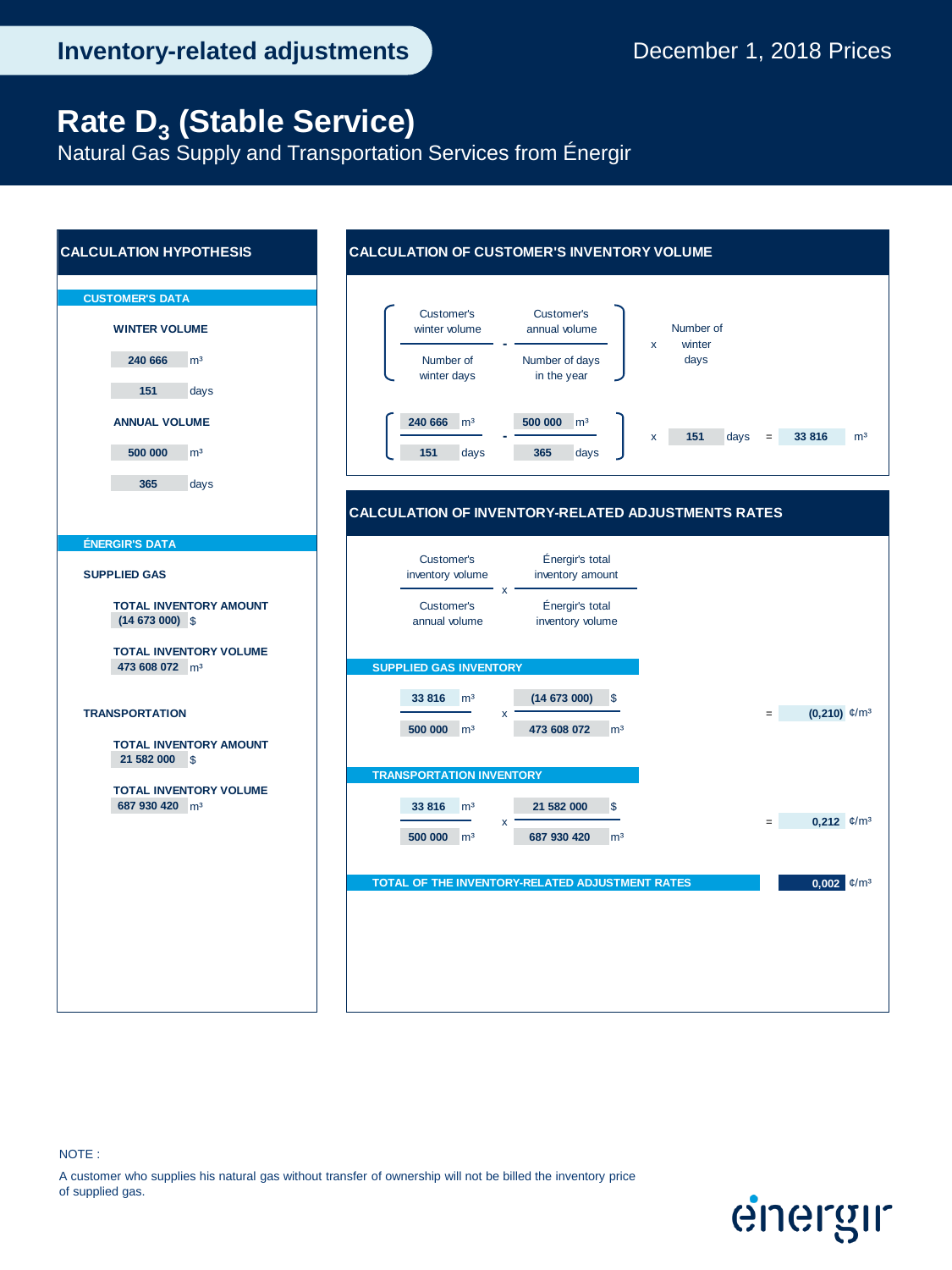## **Rate D<sup>3</sup> (Stable Service)**

### **CALCULATION HYPOTHESIS AND CONTRACTUAL PARAMETERS**

**VOLUME WITHDRAWN IN DECEMBER 2018**

#### **VOLUME CALCULATION - Breakdown of November volume \***

|                                          |  | Min (590,000 , (1150 x 31 ) ) = |  | $m^3$ /day days |                 | m <sup>3</sup><br>35 650 |
|------------------------------------------|--|---------------------------------|--|-----------------|-----------------|--------------------------|
|                                          |  |                                 |  |                 |                 |                          |
|                                          |  |                                 |  |                 |                 |                          |
| PEAK SHAVING (over 100% of SV x 31 days) |  |                                 |  |                 |                 |                          |
| m <sup>3</sup>                           |  | m <sup>3</sup> /day days        |  |                 |                 | m <sup>3</sup>           |
| 53 700 - ( 1150 x 31 x 100% )            |  |                                 |  |                 | <b>Security</b> | 18 050                   |
|                                          |  |                                 |  |                 |                 |                          |
|                                          |  |                                 |  |                 |                 |                          |

\* A daily follow-up of consumption is required under Tariff D<sup>4</sup>



### **MINIMUM DAILY OBLIGATION (MDO) 53 700** m³ m³/day ¢/m³/day \$ **333** first = **333** x **10,142** = **33,77 NUMBER OF DAYS IN DECEMBER 667** next = **667** x **8,163** = **54,45 31** days **2 000** next = **150** x **5,561** = **8,34 7 000** next = **0** x **4,601** = **0,00 SUBSCRIBED VOLUME 20 000** next = **0** x **3,360** = **0,00 1 150** m³/day **70 000** next = **0** x **2,621** = **0,00 200 000** next = **0** x **1,866** = **0,00 CONTRACTUAL TERM 700 000** next = **0** x **1,506** = **0,00 60** months **1 000 000** and over = **0** x **1,019** = **0,00 MDO 1 150 96,56 MDO OF DECEMBER 31** x **96,56** = **2 993,36 PRICE BY VOLUME WITHDRAWN** days and  $m^3$  and  $m^3$  for the mass of  $\sim m^3$  for  $\approx$   $\sim$  5 for  $\sim$  5 for  $\sim$  5 for  $\sim$  5 for  $\sim$  5 for  $\sim$  5 for  $\sim$  5 for  $\sim$  5 for  $\sim$  5 for  $\sim$  5 for  $\sim$  5 for  $\sim$  5 for  $\sim$  5 for  $\sim$  5 for  $\sim$  5 fo , ( x **31** ) **)** = **35 650 Volume withdrawn up to subscribed volume 35 650** x **0,350** = **124,78 PEAK SHAVING (over 100% of SV x 31 days) Subtotal 3 118,14**  $\begin{array}{|l} \hline \text{REDUCTION} \end{array}$ **19,0% 592,45** CR **SUBTOTAL BEFORE SUPPLEMENTS** mª mª/day days management of the management of the management of  $\mathbb{S}^3$ **53 700** - ( **1 150** x **31** x 150% ) = **225 53 700** x **4,703 2 525,69 SUPPLEMENTS Peak shaving 18 050** x **9,459** = **1 707,42 Unauthorized Withdrawals** Penalty **225** x **50,000** = **112,58 TOTAL D3 DISTRIBUTION PRICE 53 700** x **8,162** = **4 382,80** days \$ m<sup>3</sup>/day of SV

**STABLE SERVICE - D3 CALCULATION**

(\* ) The peak shaving price is determined according to the breakdown of the sum of the subscribed volume and the average monthly volume in excess of the subscribed volume among the prices levels of  $D_1$  Tariff considering only the m<sup>3</sup> in excess of the subscribed volume.

| Subscribed Volume                              |     | 1 150 |                                          |
|------------------------------------------------|-----|-------|------------------------------------------|
| Average Monthly Volume up to Subscribed Volume | $=$ | 582   | $(18,050 \text{ m}^3 / 31 \text{ days})$ |
|                                                |     | 1 732 |                                          |